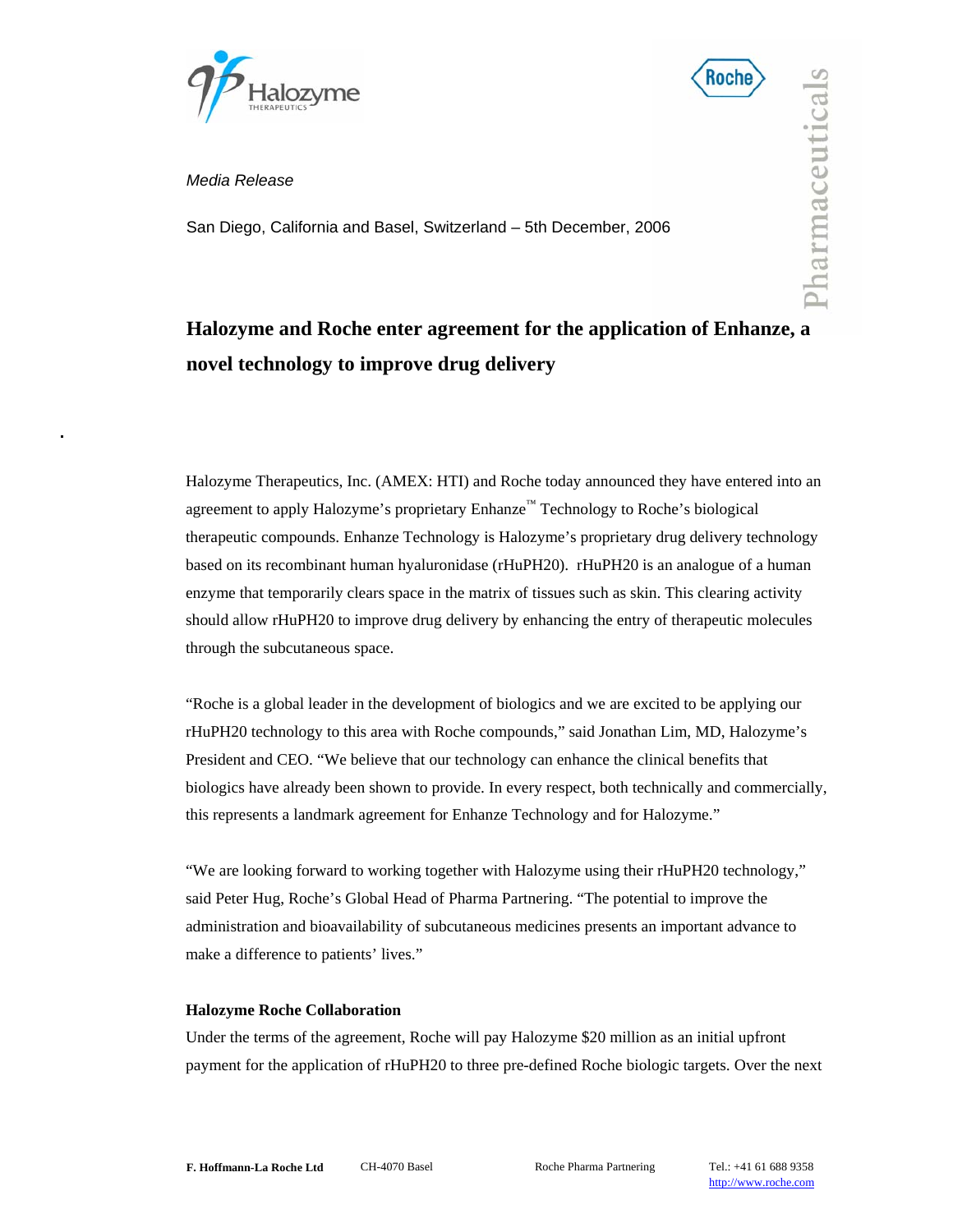ten years, Roche will also have the option to exclusively develop and commercialize rHuPH20 with an additional ten targets. Pending the successful completion of a series of clinical, regulatory, and sales events, Roche may pay Halozyme further milestones which could potentially reach a value of up to \$111 million as well as royalties on potential product sales for the first three targets. For each of the additional ten targets, Roche may pay Halozyme further upfront and milestone payments of up to \$47 million per target. In addition, the Roche Venture Fund will make an \$11 million equity investment, representing approximately 5% of Halozyme's outstanding common stock.

Under the collaboration, Roche will also obtain access to Halozyme's expertise in developing and applying rHuPH20 to Roche targets. Roche will obtain a worldwide, exclusive license to develop and commercialize product combinations of rHuPH20 and Roche target compounds resulting from the collaboration.

## **About Enhanze Technology**

Enhanze Technology is Halozyme's proprietary drug delivery technology based on recombinant human hyaluronidase (rHuPH20), a recombinant form of the naturally occurring human enzyme approved by FDA for its ability to break down hyaluronic acid (HA), the space-filling "gel"-like substance that is a major component of tissues throughout the body. When combined or coformulated with certain injectable drugs, Enhanze Technology can act as a "molecular machete" to facilitate the penetration and dispersion of these drugs by temporarily opening flow channels under the skin. Molecules as large as 200 nanometers may pass freely through the perforated extracellular matrix, which recovers its normal density within approximately 24 hours, leading to a drug delivery platform which does not permanently alter the architecture of the skin.

## **About Roche**

Headquartered in Basel, Switzerland, Roche is one of the world's leading research-focused healthcare groups in the fields of pharmaceuticals and diagnostics. As a supplier of innovative products and services for the early detection, prevention, diagnosis and treatment of disease, the Group contributes on a broad range of fronts to improving people's health and quality of life. Roche is a world leader in diagnostics, a leading supplier of medicines for cancer and transplantation and a market leader in virology. In 2005 sales by the Pharmaceuticals Division totaled 27.3 billion Swiss francs, and the Diagnostics Division posted sales of 8.2 billion Swiss francs. Roche employs roughly 70,000 people in 150 countries and has R&D agreements and strategic alliances with numerous partners, including majority ownership interests in Genentech and Chugai. Additional information about the Roche Group is available on the Internet

**F. Hoffmann-La Roche Ltd** CH-4070 Basel Roche Pharma Partnering Tel.: +41 61 687 0272

http://www.roche.com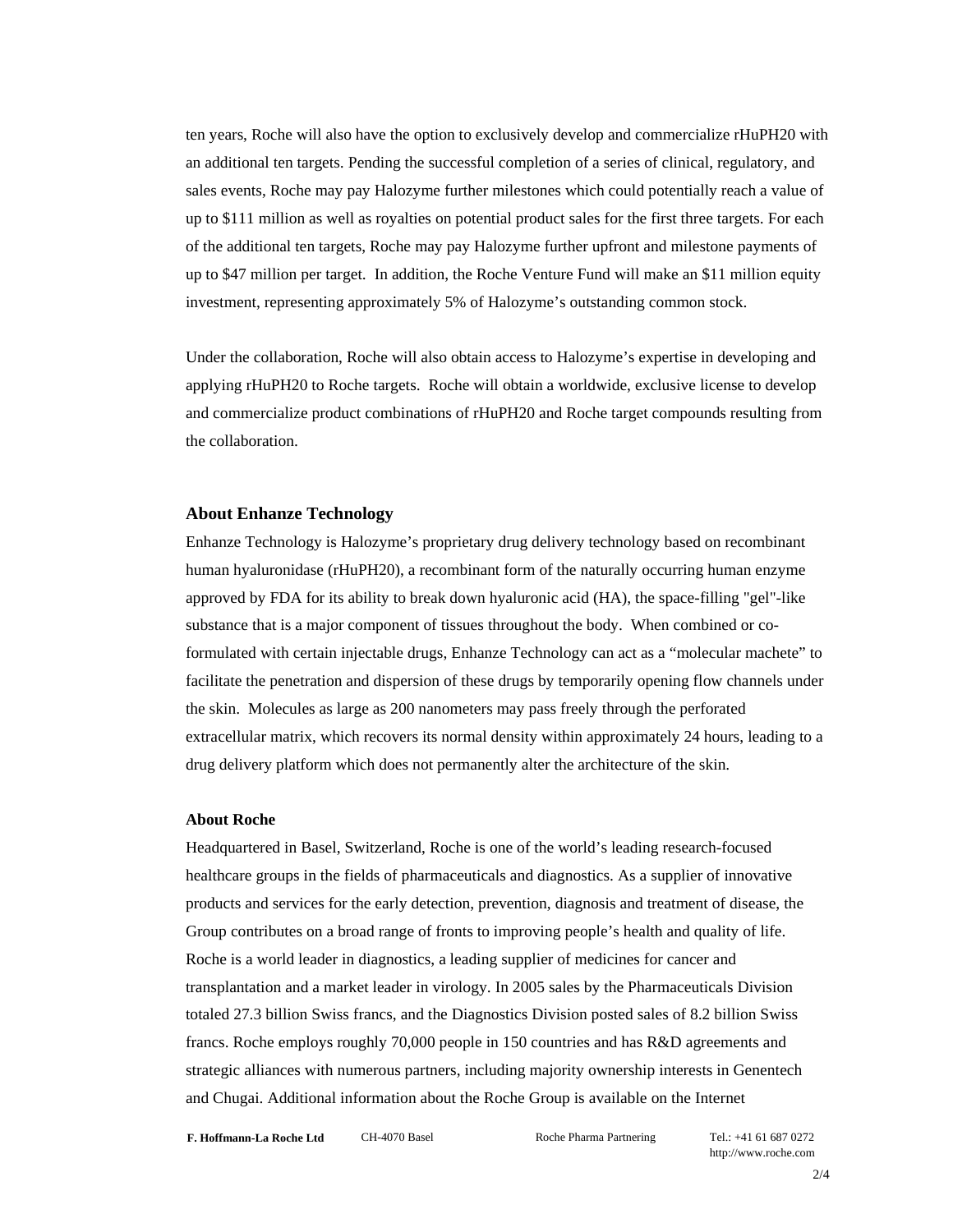## (www.roche.com).

## **About the Roche Venture Fund**

The Roche Venture Fund advises Roche on investments in early stage biotech and diagnostics companies to support innovative technologies and medicines. Based in Basel, Switzerland, the Roche Venture Fund manages a portfolio of over 25 companies in 10 countries.

### **About Halozyme**

Halozyme is a biopharmaceutical company developing and commercializing recombinant human enzymes for the drug delivery, palliative care, oncology, and infertility markets. The company's portfolio of products is based on intellectual property covering the family of human enzymes known as hyaluronidases. Halozyme's recombinant human enzymes may replace current animal slaughterhouse-derived extracts that carry potential risks of animal pathogen transmission and immunogenicity. The company has received FDA approval for two products: Cumulase® , the first and only recombinant human hyaluronidase for cumulus removal in the IVF process; and Hylenex for use as an adjuvant to increase the absorption and dispersion of other injected drugs. The versatility of the first enzyme, rHuPH20, enables Halozyme to develop the product as a medical device, drug enhancement agent, and therapeutic drug.

## **Conference Call**

Halozyme management will host a conference call on Wednesday, December 6, 2006 at 11:00AM Eastern Time to discuss the contents of this press release in more detail. To participate via telephone, please call 888-463-4487 for domestic callers, or 706-679-5355 for international callers. A telephone replay will be available for 48 hours by dialing 800-642-1687 from the U.S., or 706-645-9291 for international callers, and entering reservation number 3270440. The conference call will be broadcast live over the Internet at www.halozyme.com and will be available for 30 days.

#### **Forward-Looking Statements**

*This press release contains forward-looking statements. Such forward-looking statements, include, among others, those relating to the successful development, approval and launch of a product using rrHuPH20; the potential receipt by Halozyme of substantial payments by successfully fulfilling certain development and commercial milestones; that a compound using rHuPH20 will be successfully developed and approved as a product which may be sold to the public; that Halozyme will receive royalties from sales of this product, if successfully launched and that this product, if developed, could represent a significant step forward in treating patients. These statements are based on current expectations of future events. Forward-looking statements are not guarantees of performance. If*

**F. Hoffmann-La Roche Ltd** CH-4070 Basel Roche Pharma Partnering Tel.: +41 61 687 0272

http://www.roche.com